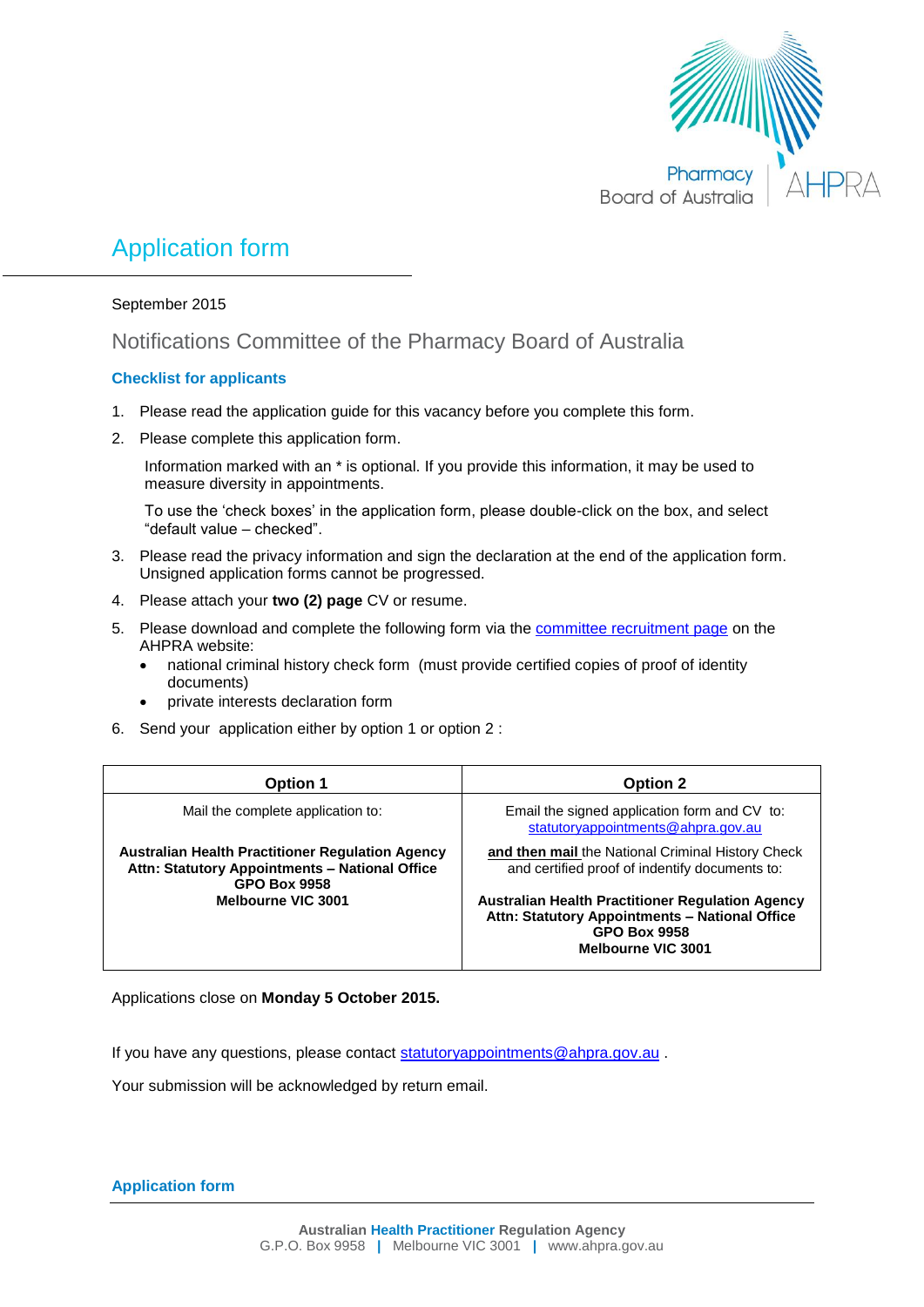| Vacancy | Notifications Commitee of the Pharmacy Board of Australia |
|---------|-----------------------------------------------------------|
|---------|-----------------------------------------------------------|

Health practitioner applicants:

| Please advise areas of expertise: |                                                                                          |
|-----------------------------------|------------------------------------------------------------------------------------------|
| Your principal place of practice: | $\Box$ ACT $\Box$ NSW^ $\Box$ NT $\Box$ QLD<br>$\Box$ SA $\Box$ TAS $\Box$ VIC $\Box$ WA |

^ Expressions of interest are sought from pharmacists in all jurisdictions **excluding New South Wales** (due to co-regulatory arrangements for managing notifications).

#### **Section 1: Personal details**

| <b>Title</b>                             | $\Box$ Mr $\Box$ Mrs $\Box$ Ms $\Box$ Miss $\Box$ Dr |
|------------------------------------------|------------------------------------------------------|
|                                          | $\Box$ Other:                                        |
| <b>Surname</b>                           |                                                      |
| <b>First name</b>                        |                                                      |
| <b>Preferred name</b>                    |                                                      |
| Date of birth                            |                                                      |
| Gender                                   | $\Box$ Female<br>$\Box$ Male                         |
| <b>Residential address and postcode</b>  |                                                      |
|                                          |                                                      |
| Is your mailing address the same as your | $\Box$ Yes<br>$\Box$ No                              |
| residential address?                     | If no, please enter your mailing address:            |
|                                          |                                                      |
|                                          |                                                      |
| <b>Telephone</b>                         | <b>Mobile</b>                                        |
|                                          | <b>Business</b>                                      |
|                                          | <b>Afterhours</b>                                    |
| <b>Preferred email address</b>           |                                                      |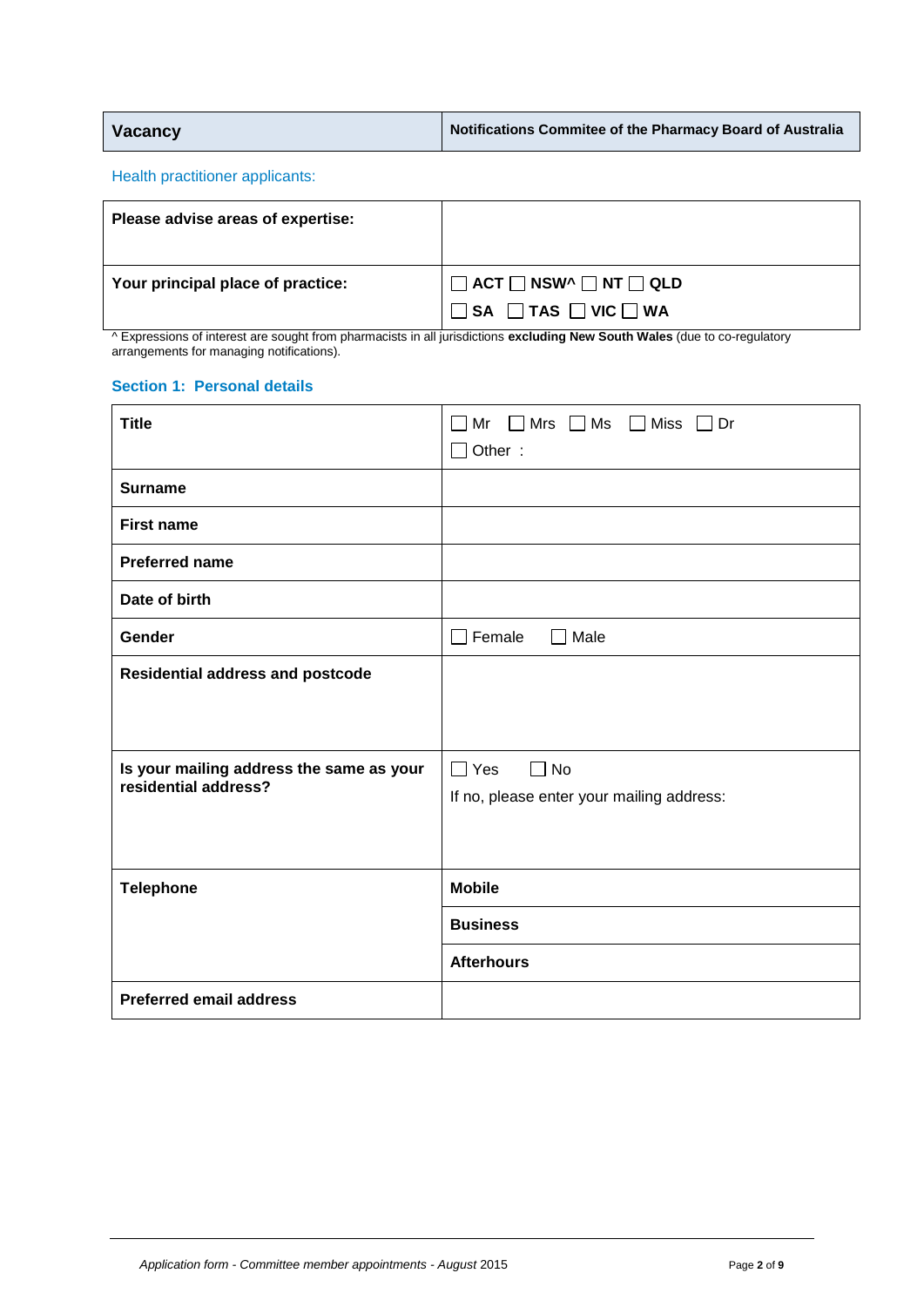| Do you live in a regional/rural area?                                                                                                                  | $\Box$ Yes<br>□ No                                                                             |
|--------------------------------------------------------------------------------------------------------------------------------------------------------|------------------------------------------------------------------------------------------------|
| Do you identify as an Aboriginal person<br>and/or a Torres Strait Islander person?*                                                                    | $\sqsupset$ Yes<br>$\sqcap$ No                                                                 |
| Were either of your parents born<br>overseas?*                                                                                                         | $\Box$ Yes<br>l No                                                                             |
| Are you an Australian citizen?*                                                                                                                        | ∩ No<br>  Yes<br>If no, what is your current status in Australia?                              |
| What is your country of birth?*                                                                                                                        |                                                                                                |
| Do you speak a language other than<br>English at home?*                                                                                                | Yes<br>  No<br>Comments:                                                                       |
| Do you identify as a person with a<br>disability?*                                                                                                     | <b>No</b><br>l Yes<br>Comments:                                                                |
| Declaration of status of a government<br>employee:<br>If you are a government or statutory employee, we<br>kindly ask you to advise AHPRA accordingly. | $\Box$ Yes<br>$\sqcap$ No<br>If yes, name of organisation and contact name:                    |
| How did you hear about this vacancy?                                                                                                                   | AHPRA website □ Board website □ Word of mouth<br>Email from Statutory Appointments □ Newspaper |

## **Section 2: Assessing your eligibility for appointment**

### **Please answer all of the questions below.**

| <b>Registration details</b> | Do you hold current registration with one the 14 National Boards?<br>Yes<br>No<br>If yes, what is your registration number?            |
|-----------------------------|----------------------------------------------------------------------------------------------------------------------------------------|
|                             | If applicable, please specify your registration, division/s, specialty<br>or area of endorsement as it appears on the public register: |

□ Other :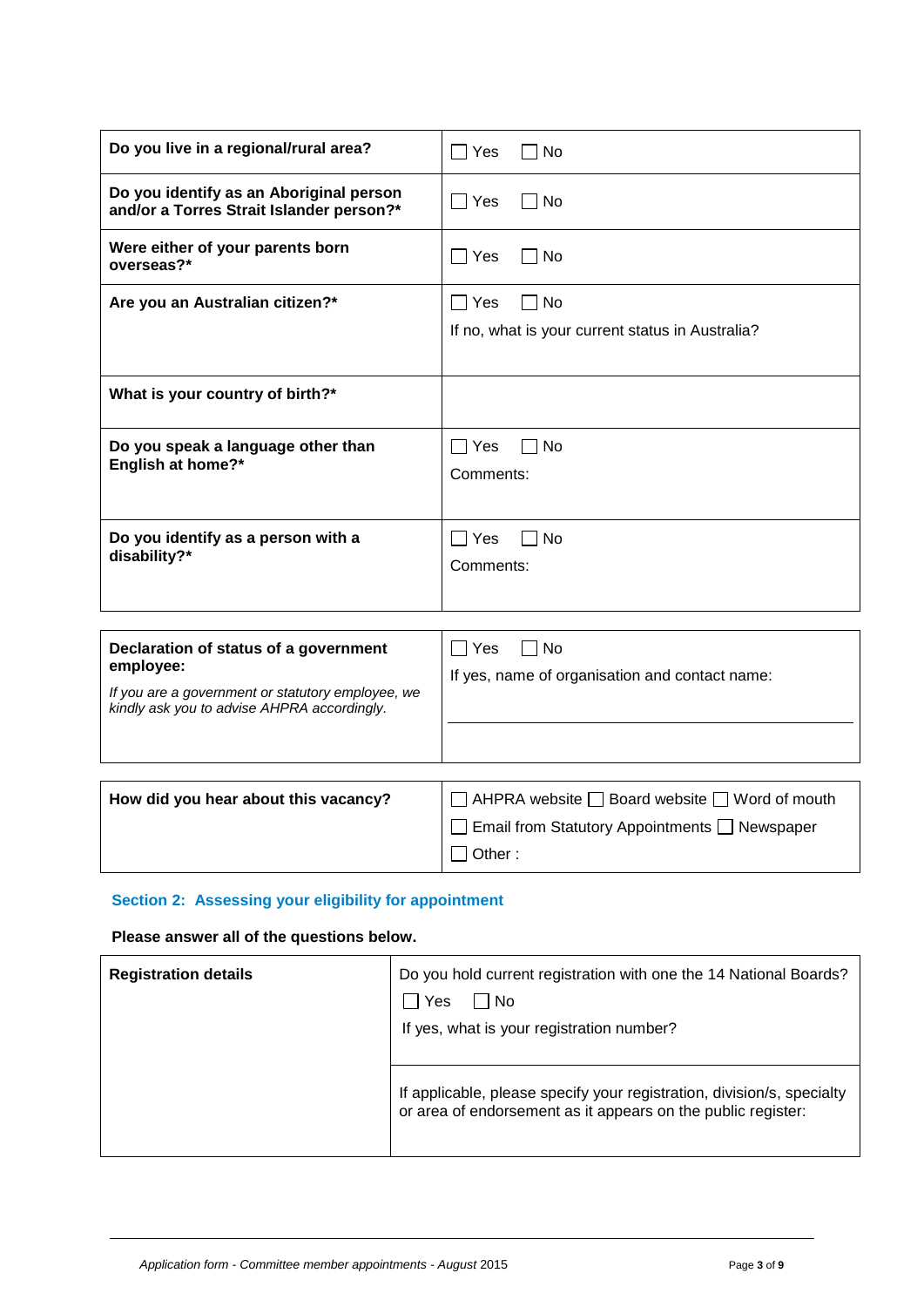### **Section 3: Expressing interest in appointment**

Please provide a statement addressing the **selection criteria and attributes outlined on page 3** of the application guide.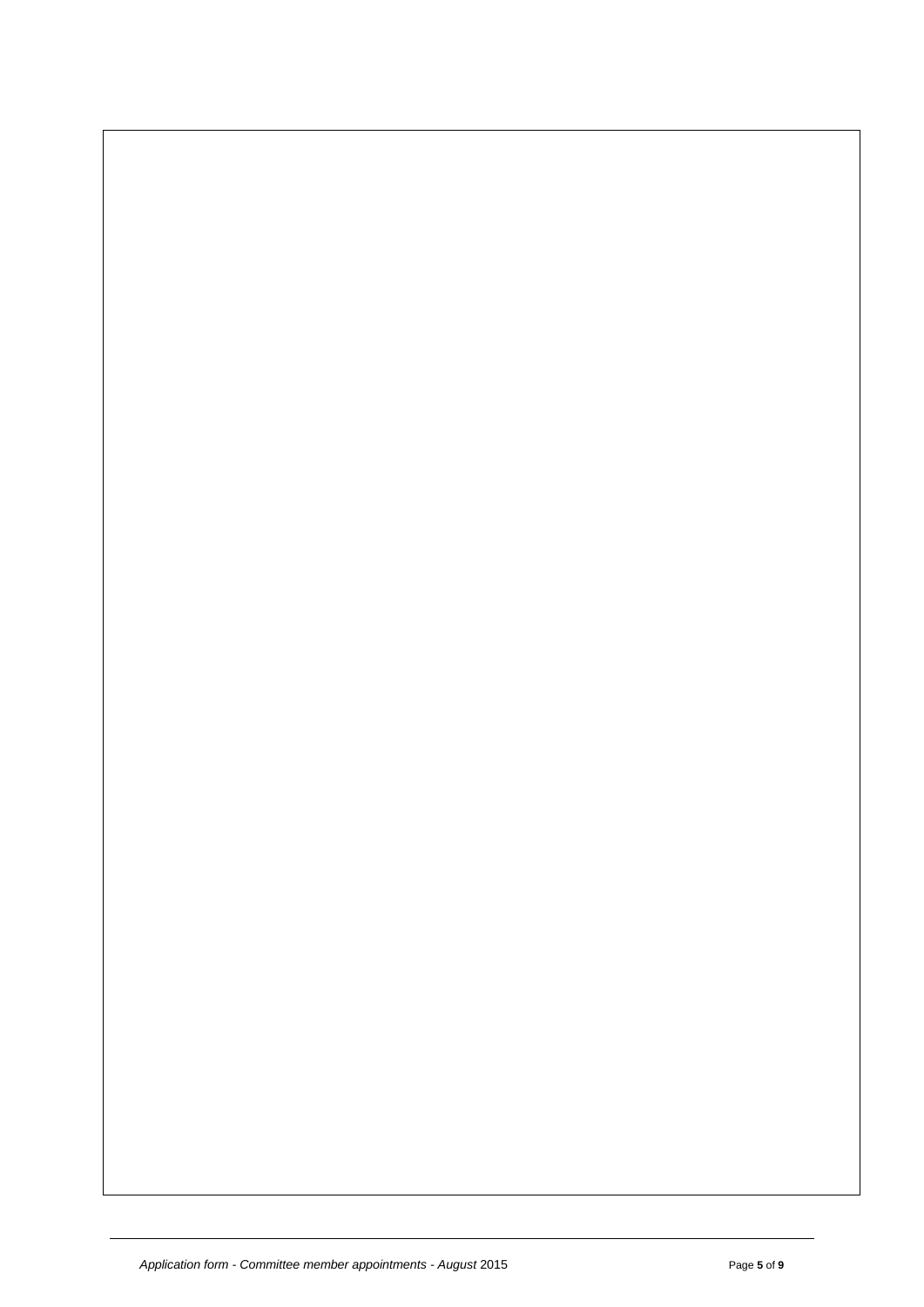#### **Section 4: Summary of qualifications, experience, employment and membership of other bodies**

**Please attach** your resume or CV to this application (**no longer than 2 pages**). In addition**,** please complete the summary below.

| <b>Qualifications and training – please</b><br>summarise                                                       |
|----------------------------------------------------------------------------------------------------------------|
| (Qualification/s may be in addition to<br>the qualification recognised for<br>registration in the profession.) |

#### **Are you a registered health practitioner –**

| • in current clinical practice?                                                            | Yes | No |
|--------------------------------------------------------------------------------------------|-----|----|
| with education and training<br>$\bullet$<br>expertise?                                     | Yes | No |
| • other (please specify)<br>(e.g. practising in an administrative or<br>academic capacity) | Yes | No |

| Employment                                      | Employer | <b>Position</b> | <b>Period of service</b> |
|-------------------------------------------------|----------|-----------------|--------------------------|
| <b>Current full-time</b><br>employment          |          |                 |                          |
| (Please indicate<br>role if self-<br>employed)  |          |                 |                          |
| <b>Previous</b><br>employment<br>within last 10 |          |                 |                          |
| years                                           |          |                 |                          |
|                                                 |          |                 |                          |
|                                                 |          |                 |                          |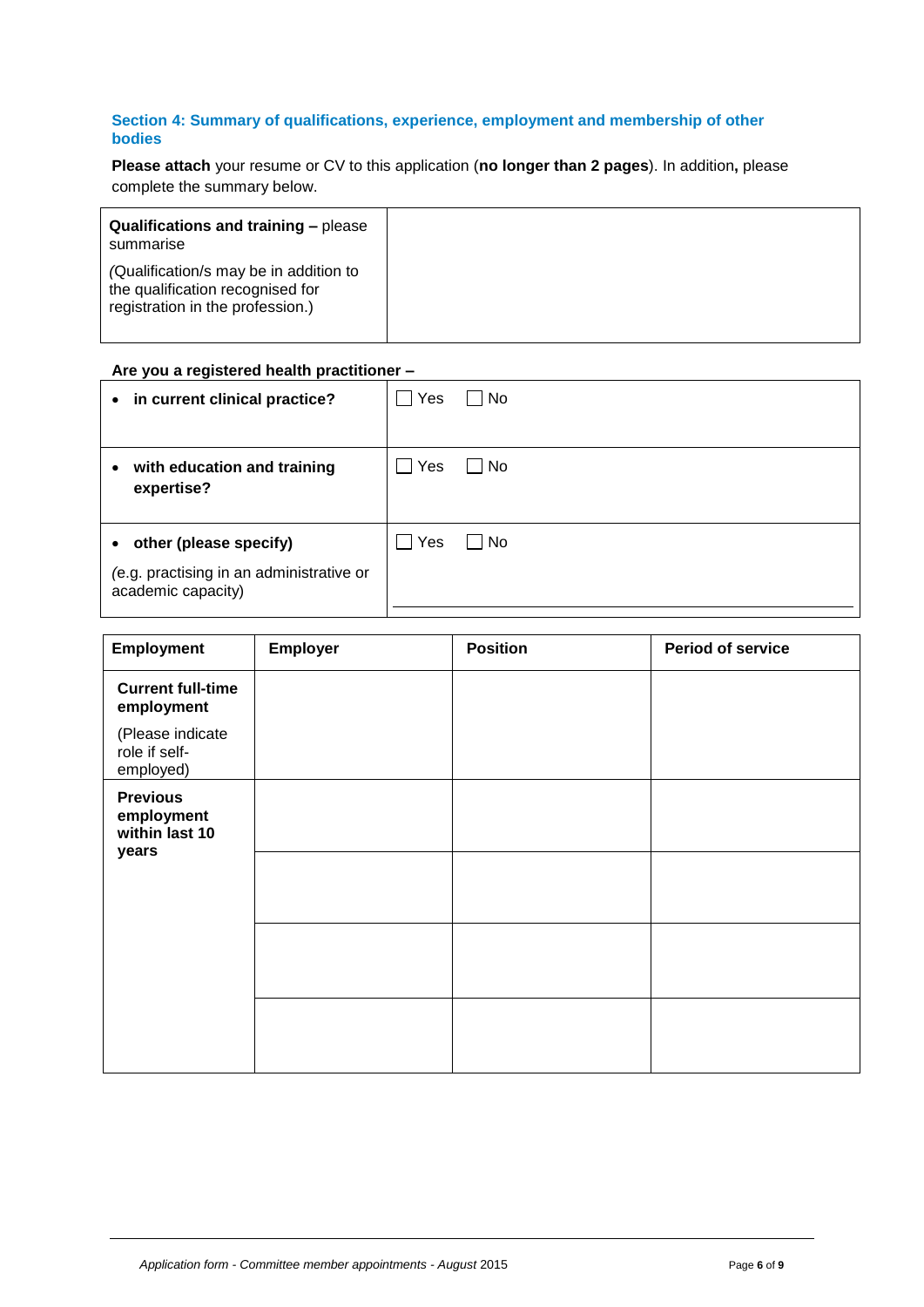#### **Membership on Boards established under, or relevant to, the National Registration and Accreditation Scheme**

| Are you currently a member of a<br>committee of a National Board?                                                                                                                                                  | Yes<br>No.<br>If yes, which Board?  |
|--------------------------------------------------------------------------------------------------------------------------------------------------------------------------------------------------------------------|-------------------------------------|
| Have you ever previously been appointed<br>to one of the 14 National Boards?                                                                                                                                       | Yes<br>No<br>If yes, which Board?   |
| Are you currently a member of any other<br>body relevant to the National Scheme?<br>e.g. a NSW health professions council; a<br>health conduct or performance panel or<br>committee; or an accreditation authority | Yes<br>No<br>If yes, what body/ies? |

| Are you engaged in any work which may<br>present any actual or perceived conflict of<br>interest, if successfully appointed to<br>panels? | Yes<br>∣ No<br>If yes, details: |
|-------------------------------------------------------------------------------------------------------------------------------------------|---------------------------------|
|-------------------------------------------------------------------------------------------------------------------------------------------|---------------------------------|

#### **Current memberships on other bodies, including councils, community groups, boards and committees**

| <b>Body</b> | <b>Position</b> | Period of<br><b>Service</b> | No. times appointed,<br>if applicable |
|-------------|-----------------|-----------------------------|---------------------------------------|
|             |                 |                             |                                       |
|             |                 |                             |                                       |
|             |                 |                             |                                       |
|             |                 |                             |                                       |

#### **Past memberships on other bodies, including councils, community groups, boards and committees**

| <b>Body</b> | <b>Position</b> | Period of<br><b>Service</b> | No. times appointed,<br>if applicable |
|-------------|-----------------|-----------------------------|---------------------------------------|
|             |                 |                             |                                       |
|             |                 |                             |                                       |
|             |                 |                             |                                       |
|             |                 |                             |                                       |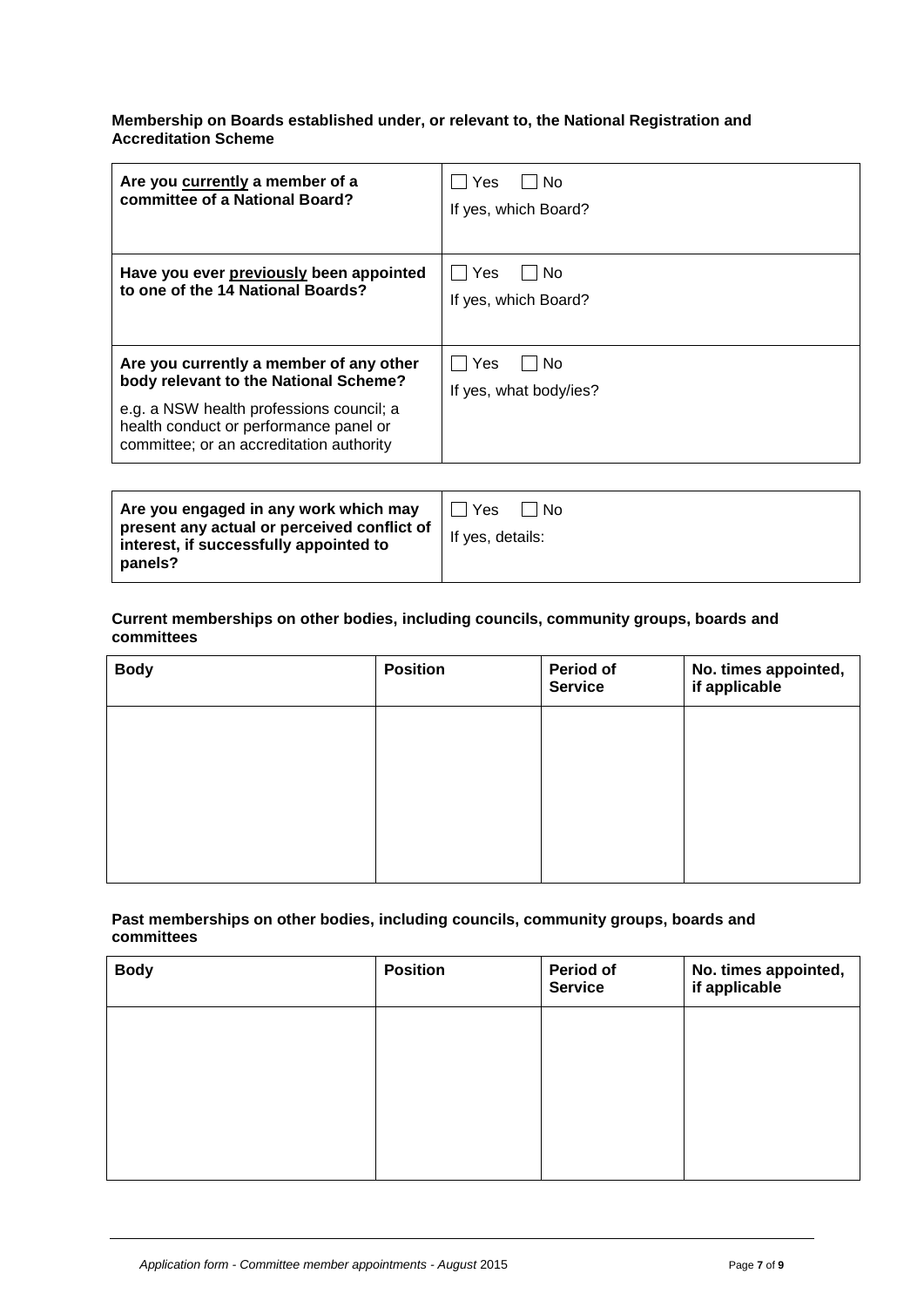#### **Section 5: Referees**

Provide the names and contact details of two or three referees, noting their relationship with you.

Please ensure that you have contacted your referees before submitting your application, advising that they may be called up.

#### **Referee 1**

| Name                        |
|-----------------------------|
| Position                    |
| Contact phone               |
| Email                       |
| Relationship with candidate |
| Referee 2                   |
| Name                        |
| Position                    |
| Contact phone               |
| Email                       |
| Relationship with candidate |
| Referee 3                   |
| Name                        |
| Position                    |
| Contact phone               |
| Email                       |
| Relationship with candidate |
|                             |